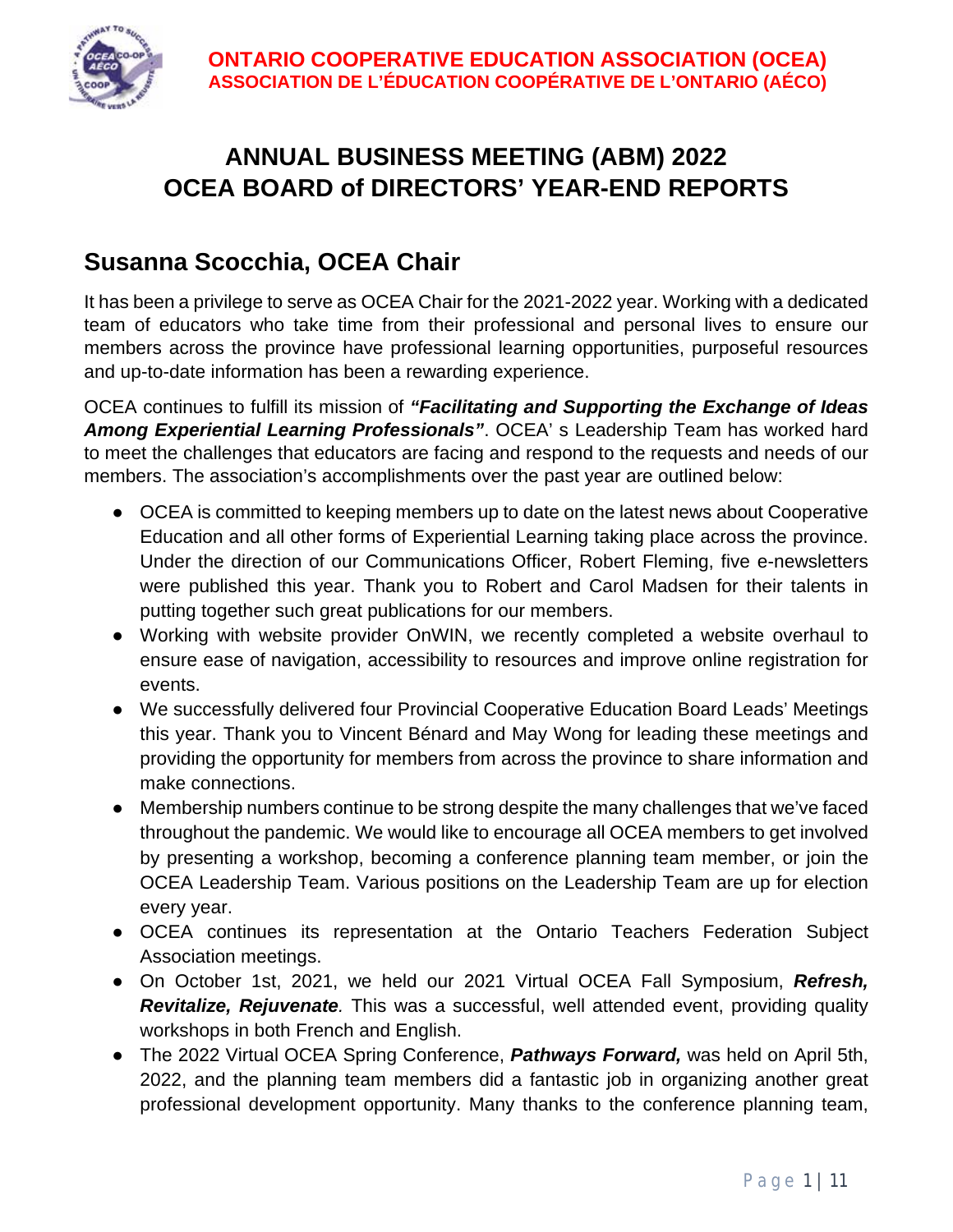

Robert Fleming, Sandra Fusco, Barbara Omland and Julia VanderWeerden for their time and dedication in organizing and planning this event.

- A huge thank you goes out to the *Writing Team: Doris Aitken, Nancy Britton, Mary Davis and Lise Paulin* and also the *Translation Team: Lise Paulin and Brigette Sharp-Ménard* for their outstanding efforts in completing the *Legal Issues portion of the "Ethical Guidelines and Legal Issues for Cooperative Education, Ontario Youth Apprenticeship Program (OYAP), and other Experiential Learning Programs"*. This completed, combined resource will be available to members in the Fall of 2022.
- OCEA applied for and received OSSTF funding to assist with the updating and rewriting of the *"Pre-placement and Integration Curriculum (PIC) Resource for Cooperative Education, OYAP and School-Work Programs, 2004".* The writing team is proceeding well, and the resource will be uploaded to the website once it's completed in the Fall of 2022.
- OCEA continues to recognize excellence by honouring deserving candidates nominated by their peers for professional awards. Congratulations to this year's award winners: Jerry Slobojan - *The George King Award of Excellence*, Lucy Gravina - *S. J. (Jack) Ulan Professional Contribution Award* and Ann-Marie Pottinger - *S. J. (Jack) Ulan Professional Contribution Award*.

In closing, I would like to thank my colleagues on the OCEA Leadership Team for volunteering their time, knowledge, and expertise. I am fortunate to work with a dedicated and talented group of individuals. Thank you to all of you for your support and encouragement this past year.

**OCEA Board Members:** Vincent Bénard, Robert Fleming, Sandra Fusco, Barbara Omland, Pat Piro, Julia VanderWeerden and May Wong.

**OCEA Provincial Representatives:** Ginette Léveillé, Clarie McCusker, Roman Nowak and Steven Roach.

A special thank you to Carol Madsen, OCEA' s Administrative Executive Assistant, for her guidance and insight. Her tireless work and dedication ensure that everything always runs smoothly. Thank you, Carol, for all that you do for OCEA!

To our membership, thank you for your passion and commitment to your students and for your continued support of OCEA. I wish you all the best as another school year quickly comes to a close and I hope that you have time to relax and re-energize this summer. I look forward to working with all of you in the future.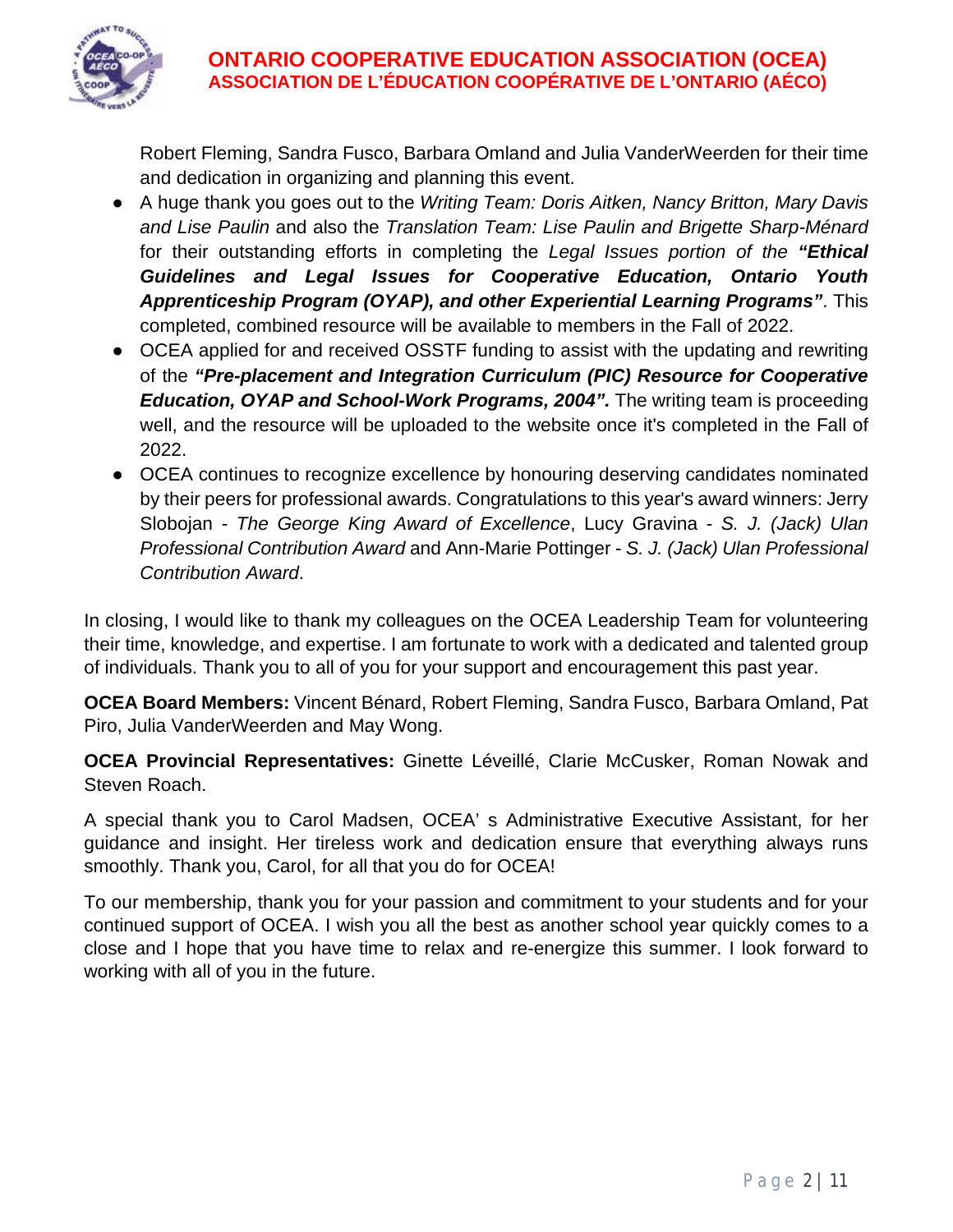

# **Pasquale (Pat) Piro, OCEA Vice-Chair**

The 2021-2022 school year was a good year our OCEA team. After serving as the Central Provincial Rep since 2017, I was instated to fulfill the role of Vice-Chair in the February 2022. As the pandemic continued, we continued to support the challenges that educators faced in performing their jobs in this province and as a result this year was very productive and successful.

Over the past few months, I have contributed in a variety of ways including:

- Conference presenter at both fall and spring conferences
- Actively participating in monthly board meetings
- Acting as a resource to Cooperative Education teachers and community partners
- Provided feedback on the updating of the Trades handbook
- Contributing articles and stories for the publications.

We continue to collaborate with educators and organizations to strengthen relationships throughout the province. On an ongoing basis we seek to add updated innovative resources to our website. These initiatives are benefiting Cooperative Education and teachers using experiential learning as part of the province-wide work with OCEA.

We strive and continue to have teachers involved in Cooperative Education from both our French and English boards to collaborate and share their knowledge and experiences and hopefully become more involved. I would encourage anyone who wants a rewarding role to consider becoming involved as an OCEA Provincial Representative or as an OCEA Board member. For me, it is a pleasure to continue my work in the position of Vice-Chair.

### **Barbara Omland, OCEA Past Chair**

As I complete my first of two years as the OCEA Past Chair, I continue to be in awe of how we as experiential learning educators have continued to face the challenges presented to us. I never imagined three years ago that we could conduct a whole conference or ABM virtually, teach students in-person and on-line simultaneously, or that even after two years of virtual meetings I still forget to unmute myself on a regular basis!

We are inching our way back to business as usual, cautiously optimistic that we will no longer need to go back to lockdowns and mask mandates. But even if that does happen, or some new challenge arises to disrupt our schools again, our OCEA board and members have worked tirelessly to provide supports for experiential learning educators to get them through whatever the future may hold.

We continue to work on resources and professional development opportunities for our members. Currently, we have a team of six writers who will be creating an updated, inclusive multimedia package of resources to help students prepare for placement, based on our original *Pre-*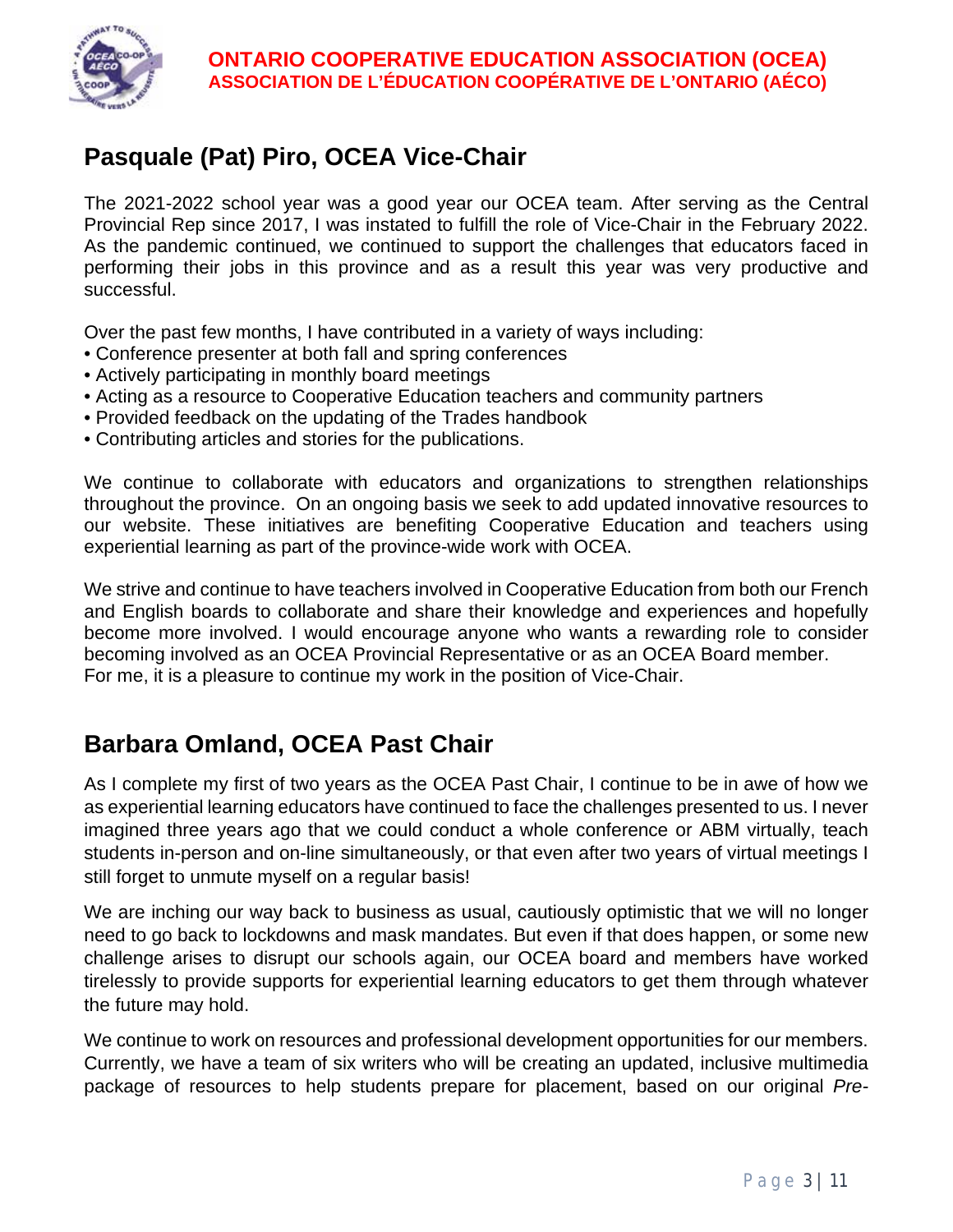

*placement and Integration Curriculum* (PIC) resource package. Next year, the intent is to create another writing team to focus on the "integration" portion of the original PIC resource. This fall we will be releasing the update to our *Ethical Guidelines and Legal Issues* document, an invaluable reference for new and veteran educators. Finally, fingers crossed, we will be hosting our first in-person Symposium since 2019, with a confirmed date to be announced soon. All of these things have me excited for the 2022-23 school year, my final year with the OCEA board.

I would like to extend my gratitude to the OCEA board and provincial representatives for their dedication and commitment to supporting experiential learning in Ontario.

#### *OCEA Board Members:*

Chair Susanna Scocchia, Vice-Chair Pat Piro, Treasurer Julia Vanderweerden, English Director May Wong, French Director Vincent Benard, Secretary Sandra Fusco and Communications Officer Robert Fleming.

#### *OCEA Provincial Reps:*

Claire McCusker, Steve Roach, Ginette Leveille and Roman Nowak

And a huge thank you to Carol Madsen, our Administrative Assistant, for all she does behind the scenes to keep us organized and on top of things. Carol is just completing her 26th year with OCEA, and we would honestly be lost without her.

I wish you a smooth wrap-up to the school year, and a rejuvenating summer break. See you all in September!

### **Julia VanderWeerden – OCEA Treasurer**

It is and honour and a privilege to serve once again the OCEA membership as Treasurer. Yet another year ends, I find myself in the fortunate position of reflecting on an extremely positive experience. I would like to thank the OCEA Board for its support and encouragement. I will continue to promote the benefits of Cooperative Education and Experiential Learning in its many forms and continue to work with the OCEA Board while serving the OCEA membership as needed.

Thank you to Carol Madsen, OCEA's Administrative Assistant, for her invaluable assistance. Please join me in thanking Carol for her 25+ years of service as OCEA's Administrative Assistant. Without Carol's support, guidance, assistance and in-depth knowledge of the association, my role, together with the work of the OCEA Board, would not be possible.

I have worked with the OCEA Board and our bookkeepers, Collins Barrow – Bookkeeping Division, to ensure timely and current reporting practices are met. Collins Barrow remains as OCEA's accountants. They have been invaluable in ensuring a smooth transition to our bookkeeping practices and in securing the Canadian Emergency Wage Subsidy. This subsidy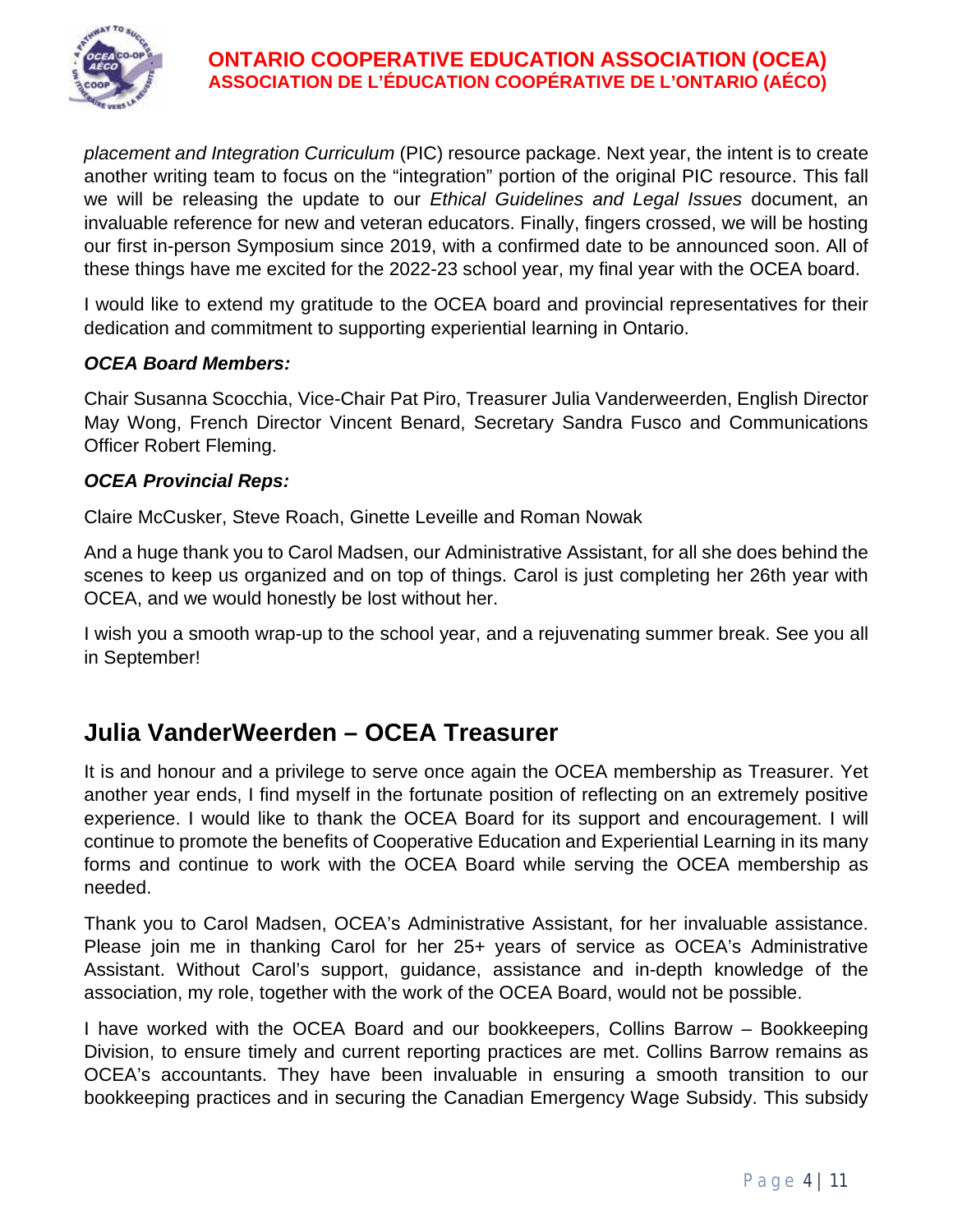

has been a welcome source of revenue for the association and has support revenue generated from both the Spring and Fall virtual events. OCEA has honoured financial obligations in a timely fashion, operated within a framework of fiscal responsibility, and provided a vision for the financial future of OCEA, OCEA is currently updating the *Legal and Ethical* document, a foundational piece for Cooperative Education and Experiential Learning providing cooperative education teachers with valuable tools to support learning. Our second virtual conference was a resounding success as was the Fall 2021 Symposium. The virtual events provided many valuable opportunities and certainly filled the professional learning void in these most challenging times. The OCEA Board and Conference Planning Committee worked closely with Escouade Multimedia Inc to provide an almost seamless and cost-effective alternative to our popular professional development events. We are currently planning in person events for 2022 – 2023 and look forward to seeing you once again…a homecoming of sorts.

Copies of the 2020 – 2021 Review Engagement will be provided at the Annual Business Meeting. The Review Engagement is an overview and summary of OCEA's financial position as at August 31<sup>st</sup>, 2021. I am very happy to report that the association is in an excellent financial position. This is attributable to the hard work and dedication of the OCEA Board.

Looking forward, OCEA will continue to implement its strategic plan aimed at increasing membership, monitoring expenses, and ensuring the organization's financial stability. OCEA continues to explore opportunities to provide members with added value with respect to membership and access to professional resources. The OCEA Board looks forward to working with every one of its members. Above all, we look forward to seeing you soon!

I urge you to consider your role within OCEA: become involved as a volunteer on a future conference or symposium planning team, as a provincial representative, or as an OCEA Board member. Your voice is important to shape the association moving forward.

### **Robert Fleming, OCEA Communications Officer**

The end of the pandemic appears to be in sight and next school year should see us back to "normal" across the province. No more pivoting between in-person and remote learning and navigating shutdowns. That is not to say that the transition will be easy for coop teachers or coop students.

This year was my first year as OCEA Communications Officer and my second year with the OCEA leadership team. Last year, I was Provincial Representative for Eastern Ontario. I have learned a lot and know that there is more to learn. Thank you to our OCEA Executive Administration Assistant, Carol Madsen, for her guidance and support.

Being a member of the OCEA Board has been exciting and a great way to learn more about Cooperative Education and Experiential Learning. My role as a Cooperative Education teacher with a smaller school board is sometimes isolating. I have learned that becoming more involved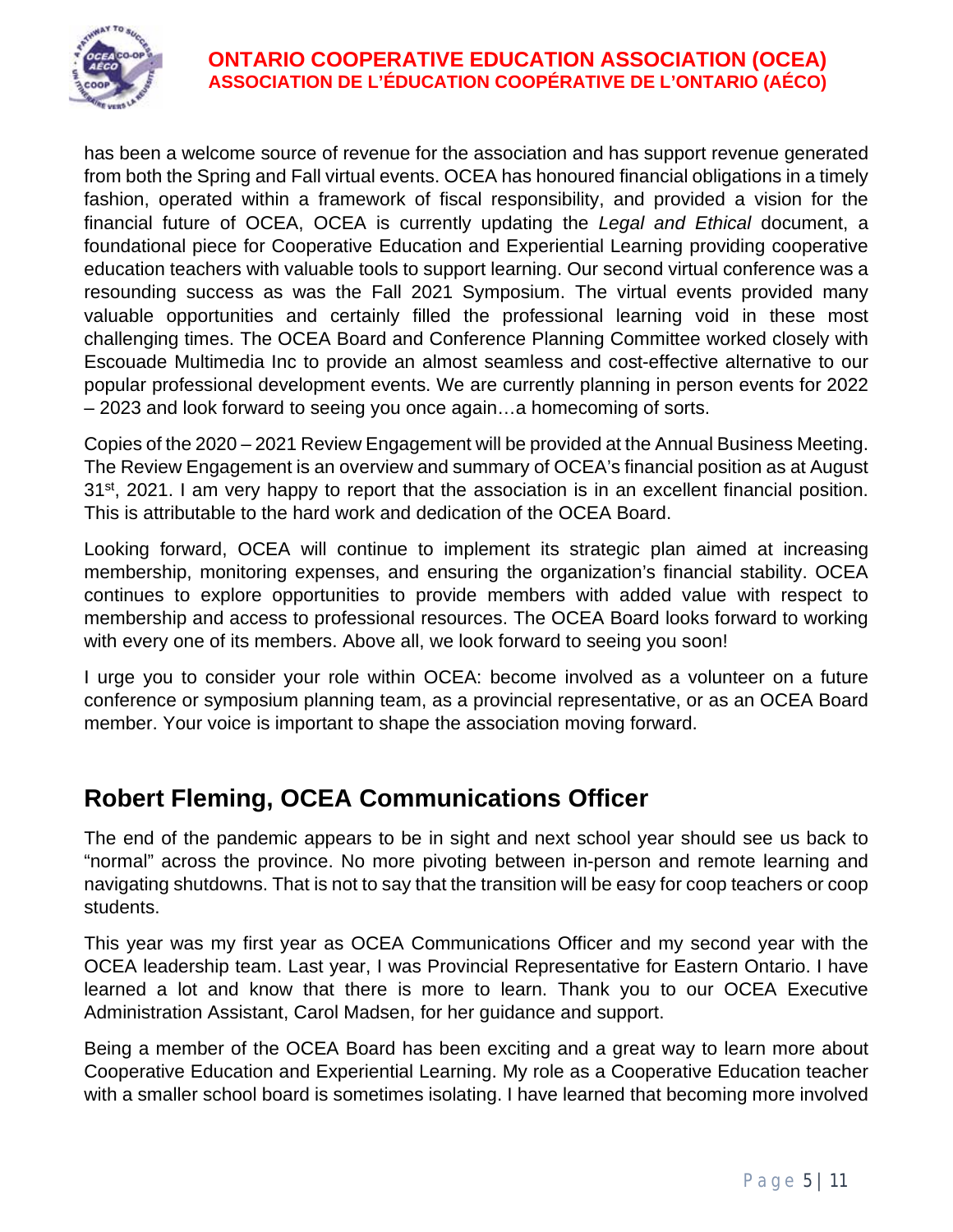

with OCEA is also a great way to network with other Cooperative Education teachers and professionals from across the province of Ontario. We need members to fill positions at all levels of our organization and I would recommend this experience to everyone.

I was again part of the OCEA committee this year that organized the OCEA Spring Conference – *Pathways Forward* held April 5, 2022. Our English keynote speaker, George Couros, provided an uplifting message about meaningful change through engagement which seemed to me to resonate with attendees in very individualized ways. Attendance was great and feedback from OCEA members who attended the conference was amazing. It was fulfilling to have a second virtual Spring Conference that was well attended by members, and I am looking forward to an in-person event next Spring. Spring Conference workshops were made available online for all OCEA members (a benefit of a virtual conference). For those members not able to attend, workshops are there for your personal professional development. For Spring Conference attendees, workshops can be re-visited, or you can watch workshops that you were not able to fit into your Spring Conference schedule. Thank you again to OCEA Executive Administration Assistant, Carol Madsen for filling the vacant position of Spring Conference Event Organizer on short notice and doing an awesome job.

An OCEA curriculum writing team was selected this year for the purpose of updating our document "Pre-placement and Integration Curriculum (PIC) Resource for Cooperative Education and other forms of Experiential Learning". I was a member of the selection committee. The team is nearing the end of curating up-to-date content. Content is being developed with an understanding of culturally responsive and relevant pedagogy and through the lens of equity. The next step in the development of this resource is to have the tech savvy writing team members produce an interactive, visually appealing, slide deck for pre-placement activities. The finished product is expected in Fall 2022.

Next year, I plan to expand upon what I have learned about the role of Communications Officer for OCEA. I will continue to be involved in committees and act as liaison with our PIC Writing Team and communicating with the OCEA Board of Directors. I would like to become more involved in the OCEA e-news and will seek support from OCEA members to make our e-news what members would like it to be.

Thank you for your support of OCEA.

# **Vincent Bénard, Directeur Français**

En tant que directeur français, pour 2021-2022, j'ai eu le plaisir de collaborer avec tous les membres dévoués de l'équipe de direction de l'AÉCO.

Cette année, certaines des tâches que j'ai entreprises en tant que directeur français étaient:

- Participation active aux réunions du Conseil
- Cibler les besoins des francophones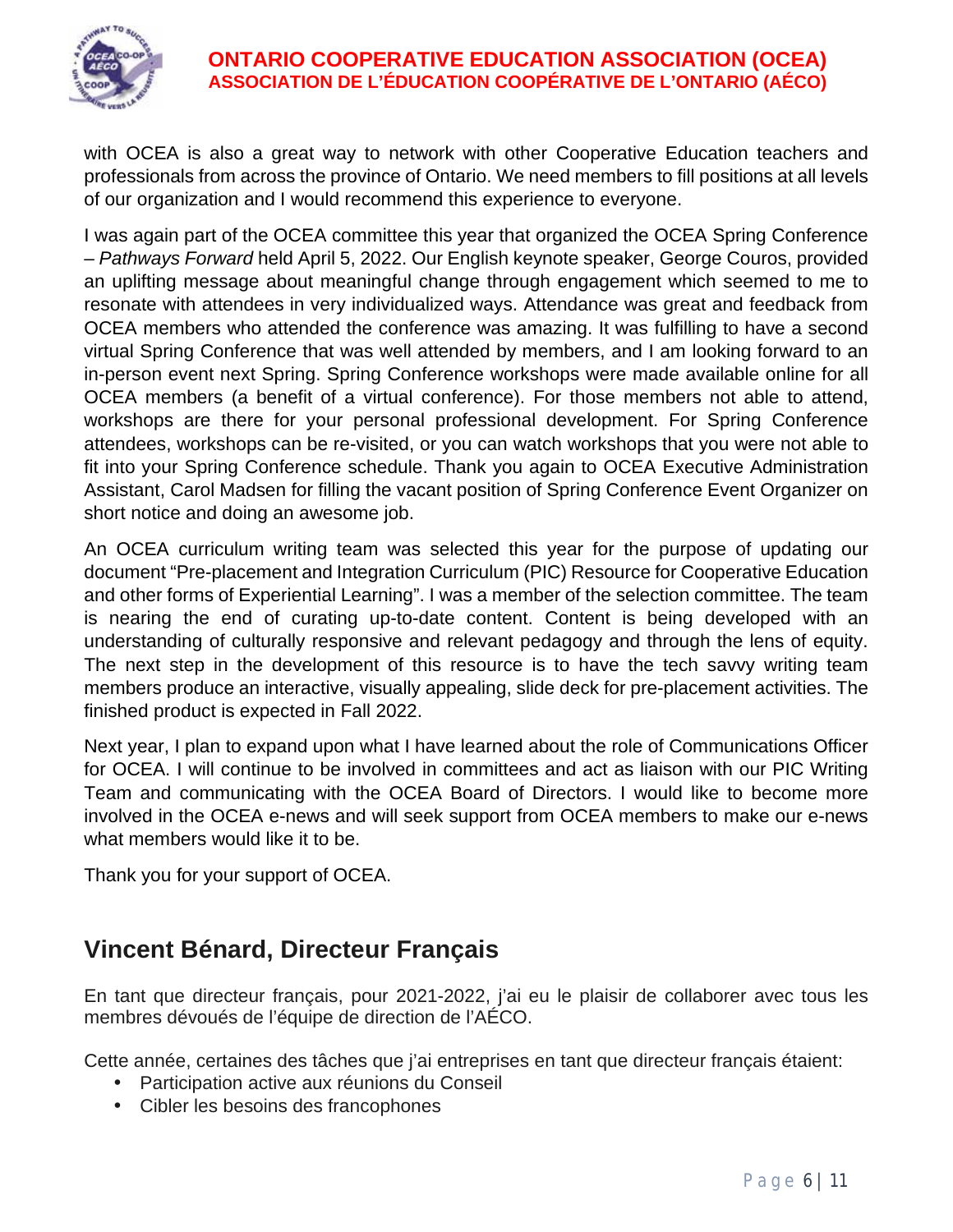

- Aide à la prise de décision concernant la conférence de printemps et l'approvisionnement d'un hôte technique pour l'événement
- Aide à la traduction de certaines ressources
- Participation à des réunions bimestrielles des coordonnateurs du PAJO. Parmi les participantes et participants, nous avons eu la participation du MÉO et le Centre Franco – MTEL/OGAPE
- Promotion de l'appui de l'OCEA à ses engagements lors des réunions ministérielles
- Soutien à mes collègues du conseil d'administration dans divers comités et portefeuilles
- Assurer la liaison avec les membres francophones
- S'approvisionner activement en options d'affaires pour les organisations à but non lucratif. Cela devrait permettre à l'OCEA de fonctionner plus efficacement et à des coûts réduits.

Ce fut un plaisir de travailler avec tous les membres du conseil et notre adjointe administrative, Mme Carol Madsen. J'ai beaucoup appris sur ce qu'il faut, de la part de tous les membres de l'équipe de leadership d'un organisme provincial sans but lucratif comme l'AÉCO, pour représenter les besoins d'un groupe particulier d'enseignants, pour organiser des événements de grande envergure et pour produire des ressources significatives pour leurs membres. Je profite de l'occasion pour remercier tous les membres de notre équipe de direction pour leur

collaboration continue et pour leur compréhension de la réalité et des besoins des membres francophones.

Merci.

# **May Wong, Director-at-Large: English**

It has been a pleasure serving as your Director-at-Large: English representative. I have enjoyed getting to meet various members across the province. I also had the pleasure of virtually attending the OCDSB Building Relationship Conference and learned about how co-op is run in Eastern Ontario.

I strongly encourage members to take an active role with OCEA in any way you wish (e.g., workshop presenter, writing team, nominating a colleague, writing motions, a conference planning team member, or member of the OCEA's Leadership Team). This past year, I was actively involved in the following ways:

#### **1. Survey to Board Leads**

Of note were the following:

What do you need from each other as board leads?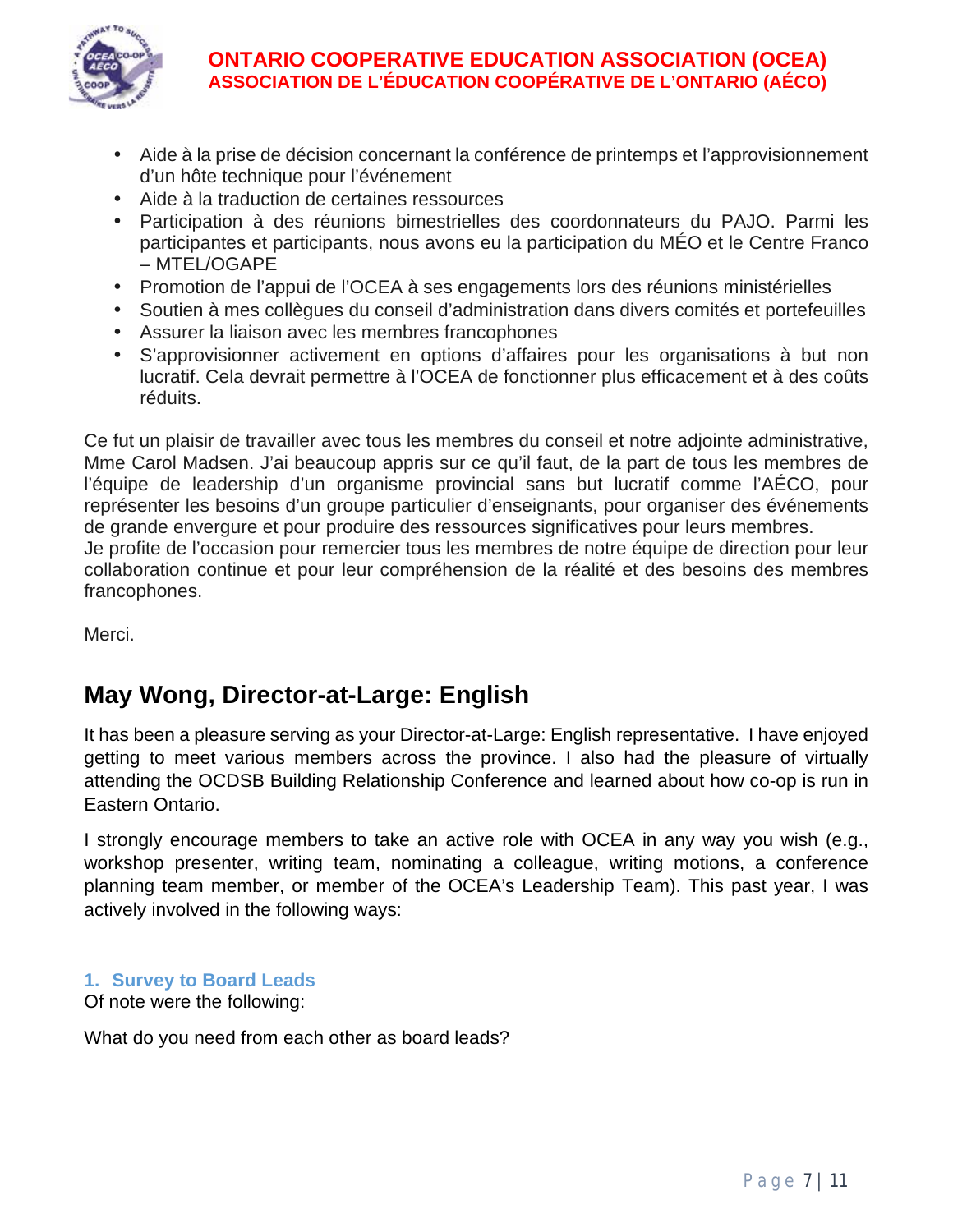



Summary:

-information/lesson/resource sharing for efficiency (e.g., board general forms)

-best practices (e.g., class numbers)

-collaboration

-problem solving (e.g., how you handled unique situations, how are Ministry memos and directives being implemented in your board? For instance, voluntary collection of vaccination information among co-op students.)

How can OCEA help you in your role?

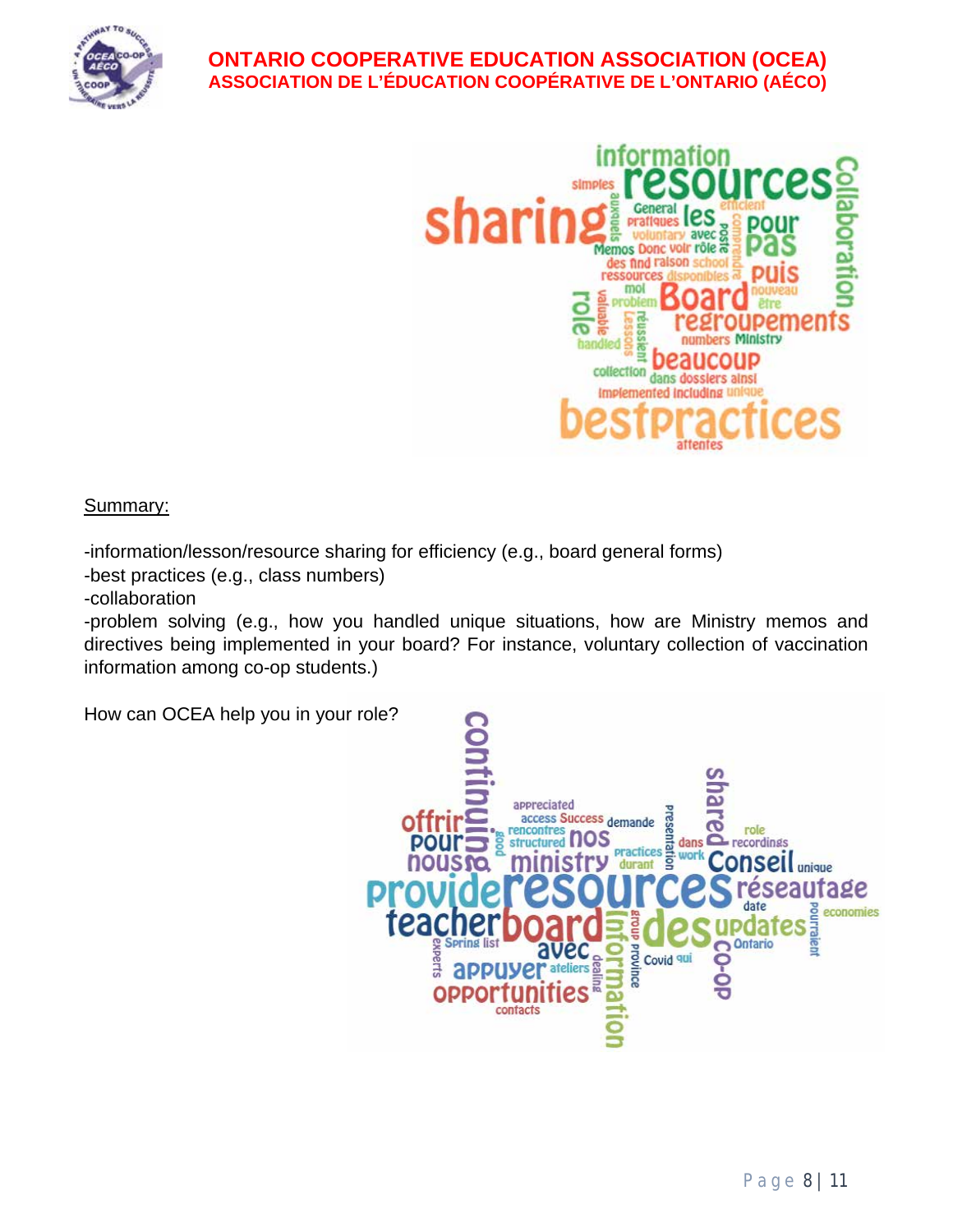

#### Summary:

-Resources/Information (e.g., presentation recordings from the Fall and Spring Conference, Information on how boards are dealing with Covid and placing students.)

-Best Practices

-Opportunities to Collaborate - to avoid duplication and efficiency (e.g., there are economies of scale that can be optimized if there are structured opportunities for us to share and archive resources.)

-Updates on Ministry policies or connection to Ministry (e.g., stay up to date about co-op related news in Ontario, a group chat / distribution list for unique situations and questions)

-Share news related to co-op/PD

-Tips/Advice

#### **2. Board Leads Meeting on Monday, November 15, 2021 @ 9 am**

Of note were the following:

- There are approximately 11 new board leads
- Most boards use myBlueprint compared to Xello
- Finding the video recordings to the Fall Symposium were difficult
- Shared WILWorks program from Excellence in Manufacturing Consortium
- Discussion around vaccinations
- Transportation for co-op students especially in areas with poor public transportation are  $\mathbf{r}$ challenges
- Interested in when the Ethical Guidelines will be available

### **3. Board Leads Meeting on Wednesday, January 12, 2022 @ 3 pm**

| ACTIF Londage Exception is now : limitati partages                                                                     |          |
|------------------------------------------------------------------------------------------------------------------------|----------|
| Do you/your Board, prefer OCEA resources<br>in print version (for a fee) or, in electronic<br>format (free to members) |          |
| Print Verzign                                                                                                          |          |
| C Dechook formal (FDR)                                                                                                 |          |
| <b>Envoyer le vote</b>                                                                                                 |          |
| <b>MITS</b>                                                                                                            |          |
| Print Version                                                                                                          | 14% (4)  |
| Electronic format (PDF).                                                                                               | 85% (24) |

| Est-ce que vous/votre CS préférez les<br>ressources de l'AECO en version imprimé<br>(avec cout) ou, en version électronique<br>(PDF)? |          |
|---------------------------------------------------------------------------------------------------------------------------------------|----------|
| 3 In version imprime                                                                                                                  |          |
| En termat alactronique (PDF)                                                                                                          |          |
| Emicium la vote                                                                                                                       |          |
| Farms Wellistaday 322 FM School                                                                                                       |          |
| En version imprime                                                                                                                    | 15% (3)  |
|                                                                                                                                       | 84% (16) |

Of note were the following:

Vote showed 85% preferred free online resources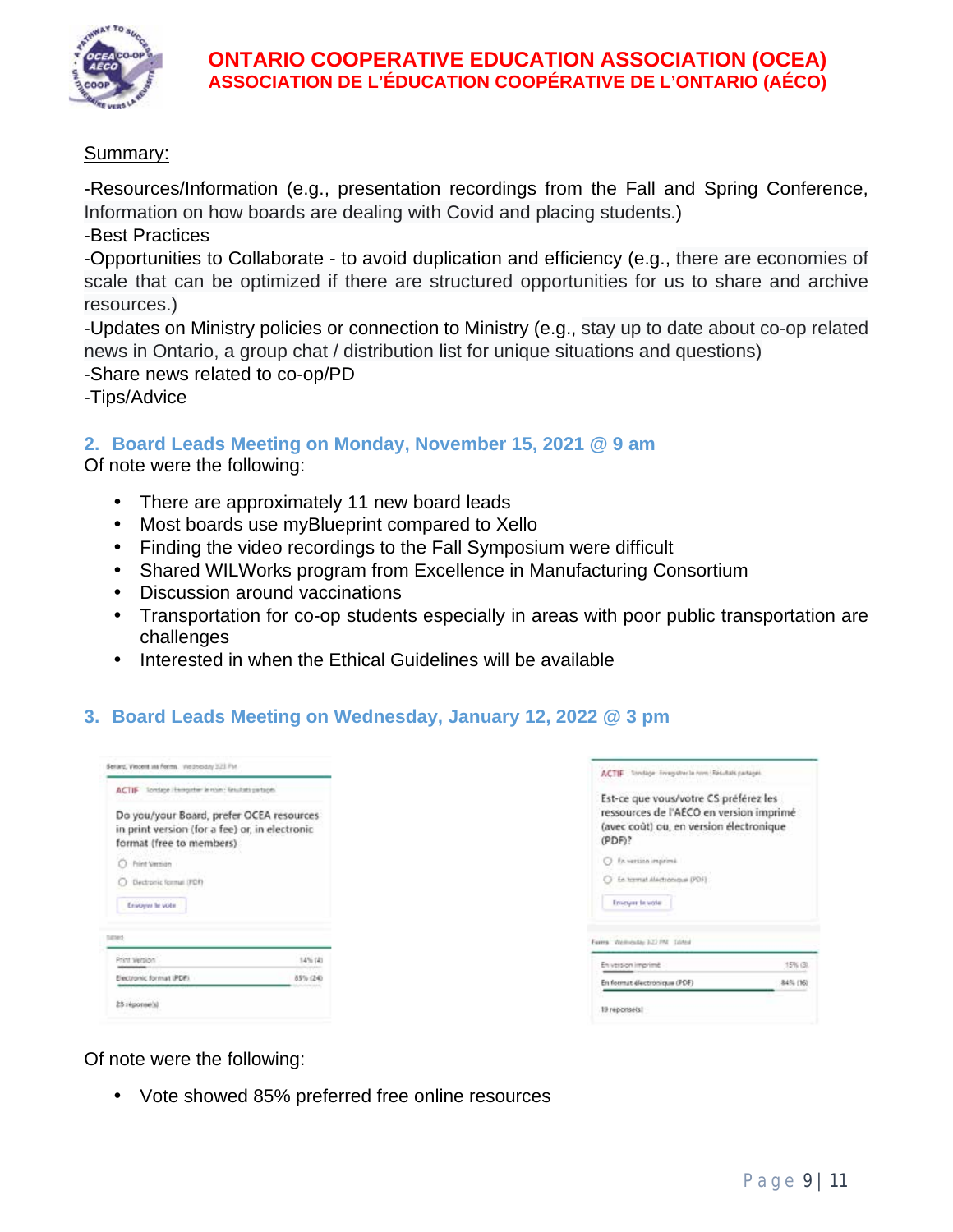

- Some people/boards expressed interest in a provincial co-op logo
- Want to know when Ethical Guidelines and Legal resource will be ready
- Ministry reps answered participants' questions

#### **4. Board Leads Meeting on Monday, March 7, 2022 @ 9 am**

Of note were the following:

- Shared how to get involved with OCEA through current provincial rep vacancies, upcoming elections, writing or seconding motions or nominating people for OCEA Professional Awards
- . Information Updates
- WSIB Updates participating in an out of province work placement either internationally or in another Canadian province/territory. Coverage is automatic for up to six months if the employer's place of business is in Ontario for pupils who are residents of Ontario. A written request must be sent to the WSIB to extend coverage beyond six months.
- Spring Conference Updates
	- o Question: Sorry if I missed this...will there be a school specific code offered for easy "sign up" to the OCEA Conference?
	- o Response: there is a board code to sign up for a membership. For the conference, you will sign up individually, no code involved.
	- o Question: Regarding registration for the conference, is there an option to batch purchase seats, rather than have individual attendees register and pay via a multitude of purchase cards?
	- o Response: If school boards want to pay for teachers' conference registration and invoice their board afterwards, you can contact [ocea@rogers.com](about:blank) for full details and to receive a code for teachers to use.
- Ministry reps answered participants' questions
	- o Discussion about WEA having to be in OSR board policy

#### **5. Board Leads Meeting on Monday, May 16, 2022 @ 3 pm**

Of note were the following:

- Shared how to get involved with OCEA through upcoming nominations and elections, voting on motions, and attending the Annual Business Meeting.
- . Information Updates
- Received suggestions and ideas for next year
- Encouraged members to attend the Annual Business Meeting on Monday, June 13 @ 3:30 pm

#### **6. Motions**

Submitted approximately 25 motions for change to be presented at the Annual Business Meeting.